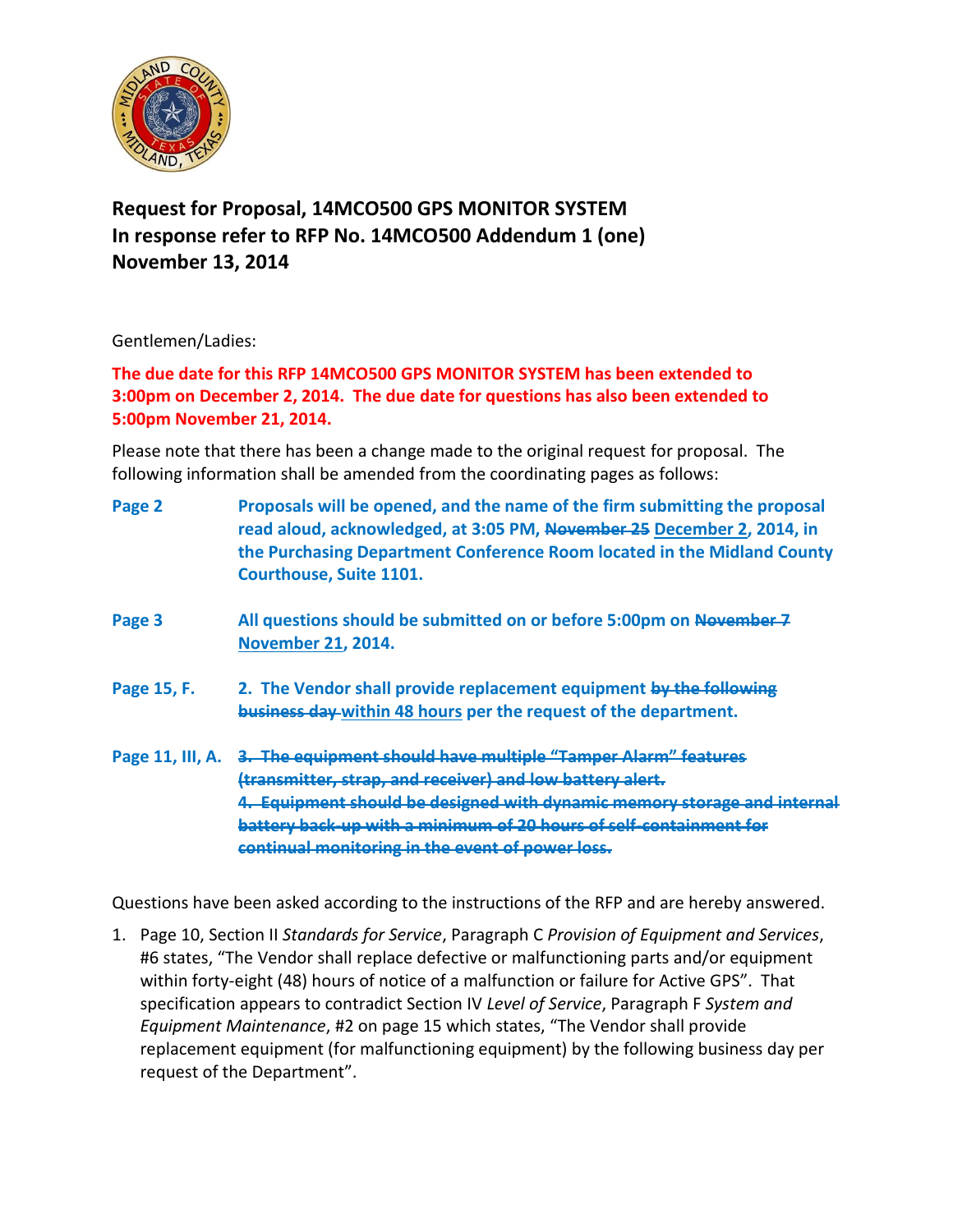Will Vendors be required to replace defective equipment with 48 hours or by the following business day?

An amendment has been made above to indicate that Vendors will be required to replace defective equipment within 48 hours of notice of a malfunction.

2. Page 11, Section III *Equipment*, Paragraph A *Global Positioning System*, #3 and #4 seem to be specific to Radio Frequency devices instead of GPS. Please advise whether those specifications will be removed from the RFP.

An amendment has been made above to remove these items from the specification.

3. Page 14, Section IV *Level of Service*, Paragraph C *Requirement Reports/Violation Protocols*, #1.d states, "Vendor should, in collaboration with Midland County Departments, establish and have a coordinated effort with appropriate inter-agencies to identify and set specific protocols for serious GPS violations that involve victim-sensitive cases specifically how these violations will be handled during and after hours (agencies identified but not an all inclusive list: Law Enforcement agencies, Victim/Witness; District Attorney's Office; Probation; Pretrial Services; Judges, etc.)".

Will the responsibility of gathering contact information for law enforcement agencies, victims and witnesses be borne by the County or the Vendor?

The County will be responsible for gather contact information for law enforcement agencies, victims, and witnesses.

4. Page 15, Section IV *Level of Service*, Paragraph E *Initiation and Termination of Service*, #4 states, "Vendor will NOT terminate client from services, deactivate device, stop monitoring or stop tracking client until removal of the device has been authorized by Midland County" for non-payment. Page 16, Section IV *Level of Service*, Paragraph F *System and Equipment Maintenance*, #4 states, "The Vendor shall charge Midland County for active units only".

Please clarify whether the program will be offender funded or County funded.

This program will be funded by Midland County. The department will remove all nonpayment, only if ordered by the Courts to do so.

5. Page 17, Section IX *Training and Orientation* states, "The Vendor shall agree to provide … full employee training…". How many County employees will require training and at what intervals (initial, annually, etc.)?

10-15 employees will require training initially and as needed with any new updates on the device.

6. Page 20, Section XII *Proposal Submissions* outlines the required proposal format. Is it necessary for Vendors to address in their proposals any of the standards listed in pages 1 through 7, 18 through 19 and 21 of the RFP?

No.